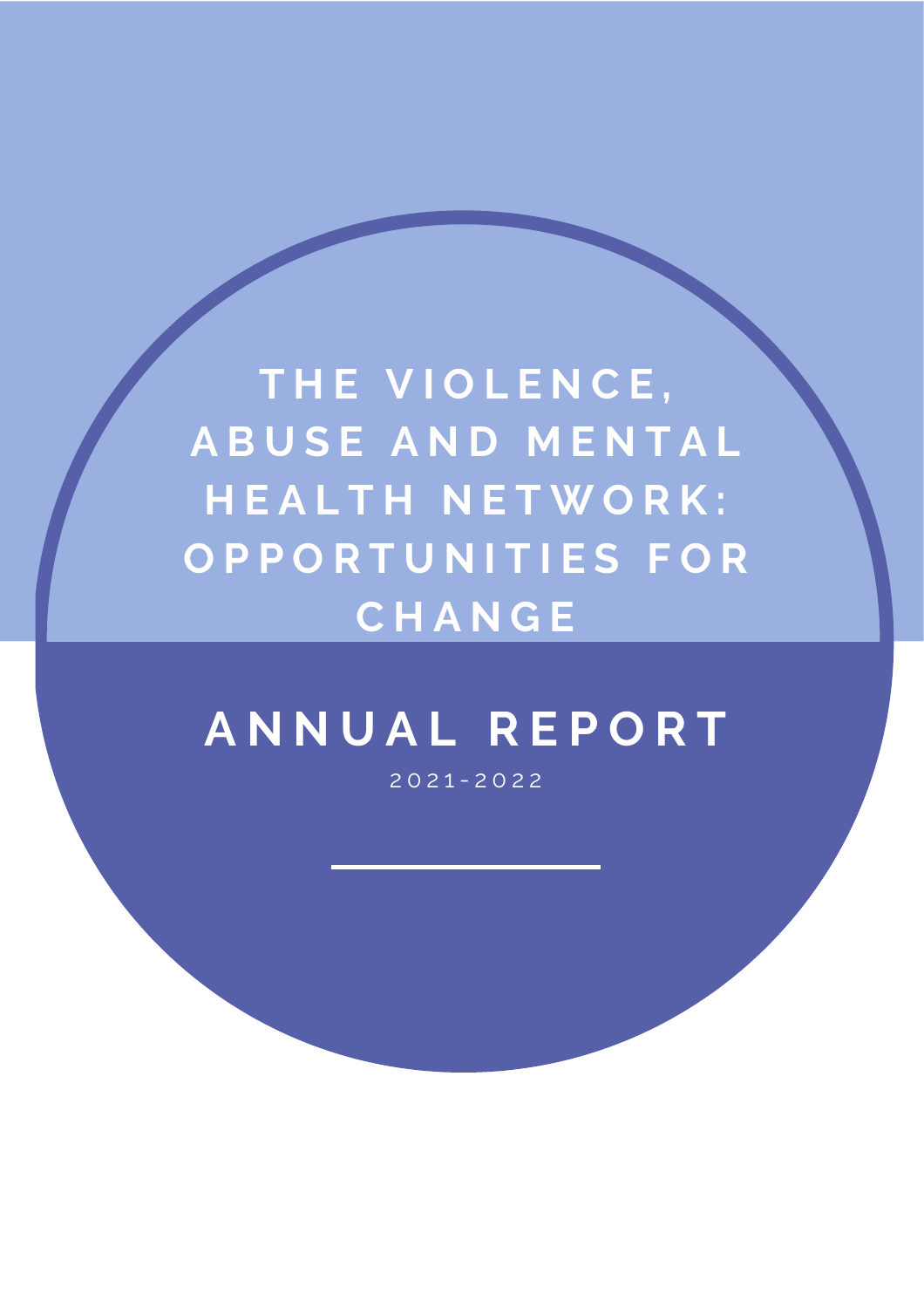# **A B O U T T H E V A M H N**

We are a network of individuals and organisations aiming to reduce the prevalence of mental health problems by addressing associated violence and abuse, particularly domestic and sexual violence. We bring together and support research by experts from a range of disciplines, sectors, and backgrounds - some with personal experience, others with expertise from the work that they do, and survivor researchers with both.

### **Who we are What we do**

The VAMHN runs a number of free events and activities including: Providing grants of up to £25k through our annual competition, and training bursaries of £250

- Hosting meetings, lectures, and conferences;
- Developing new resources, including an online research database;
- Disseminating the latest findings and collaboration and funding opportunities;
- Identifying priorities for future research

### **The activities of the network are organised into 3 themes:**

Measuring the extent and impact of domestic and sexual violence in relation to mental health. Our first year activities focused on the theme of measurement

#### **Measurement Understanding Intervention**

Understanding the pathways that lead to domestic and sexual violence and their relationship to mental health problems

Planning interventions and services to prevent, reduce and address domestic and sexual violence in people with mental health problems or at risk of developing mental health problems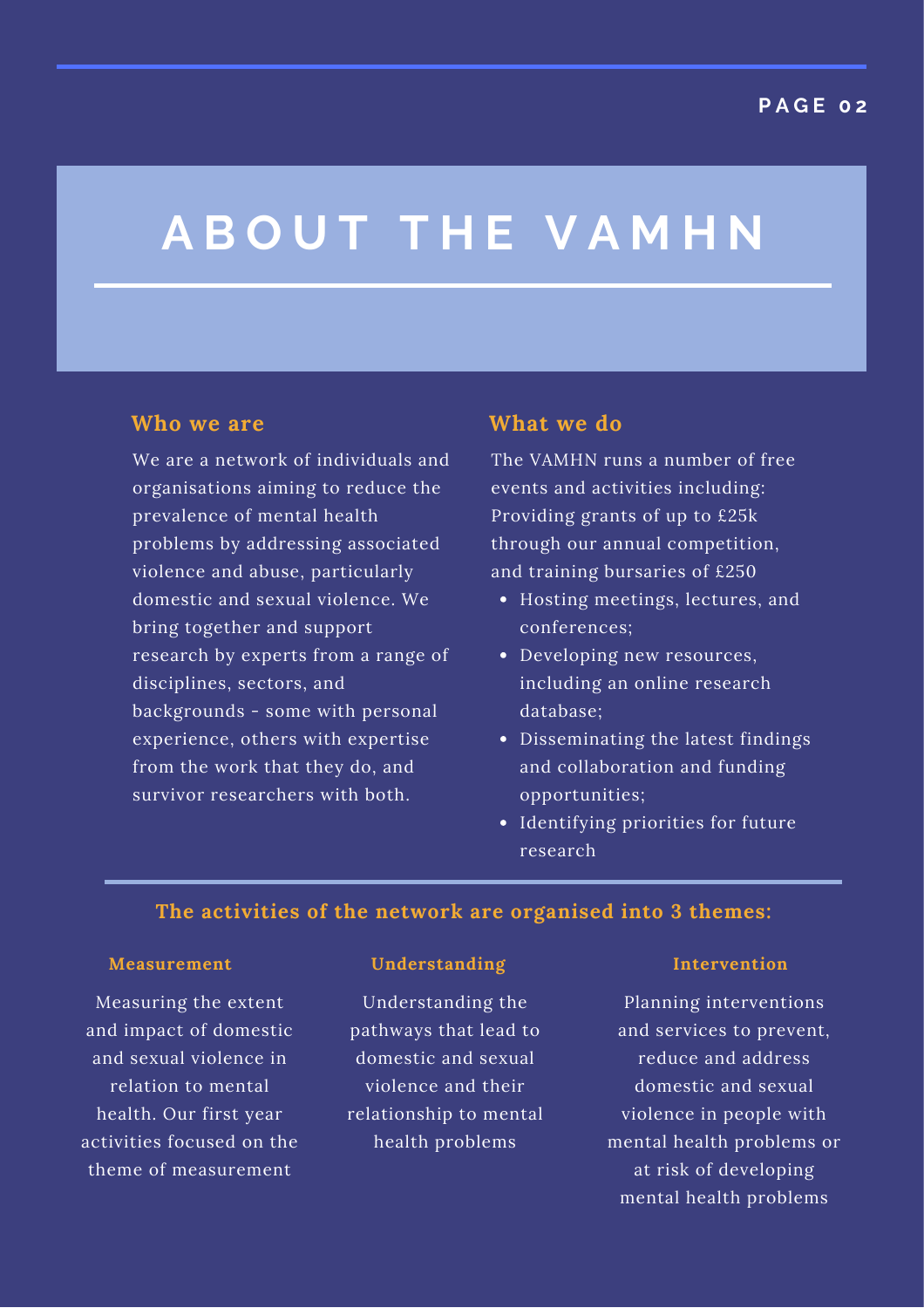# **T H E Y E A R I N N U M B E R S**

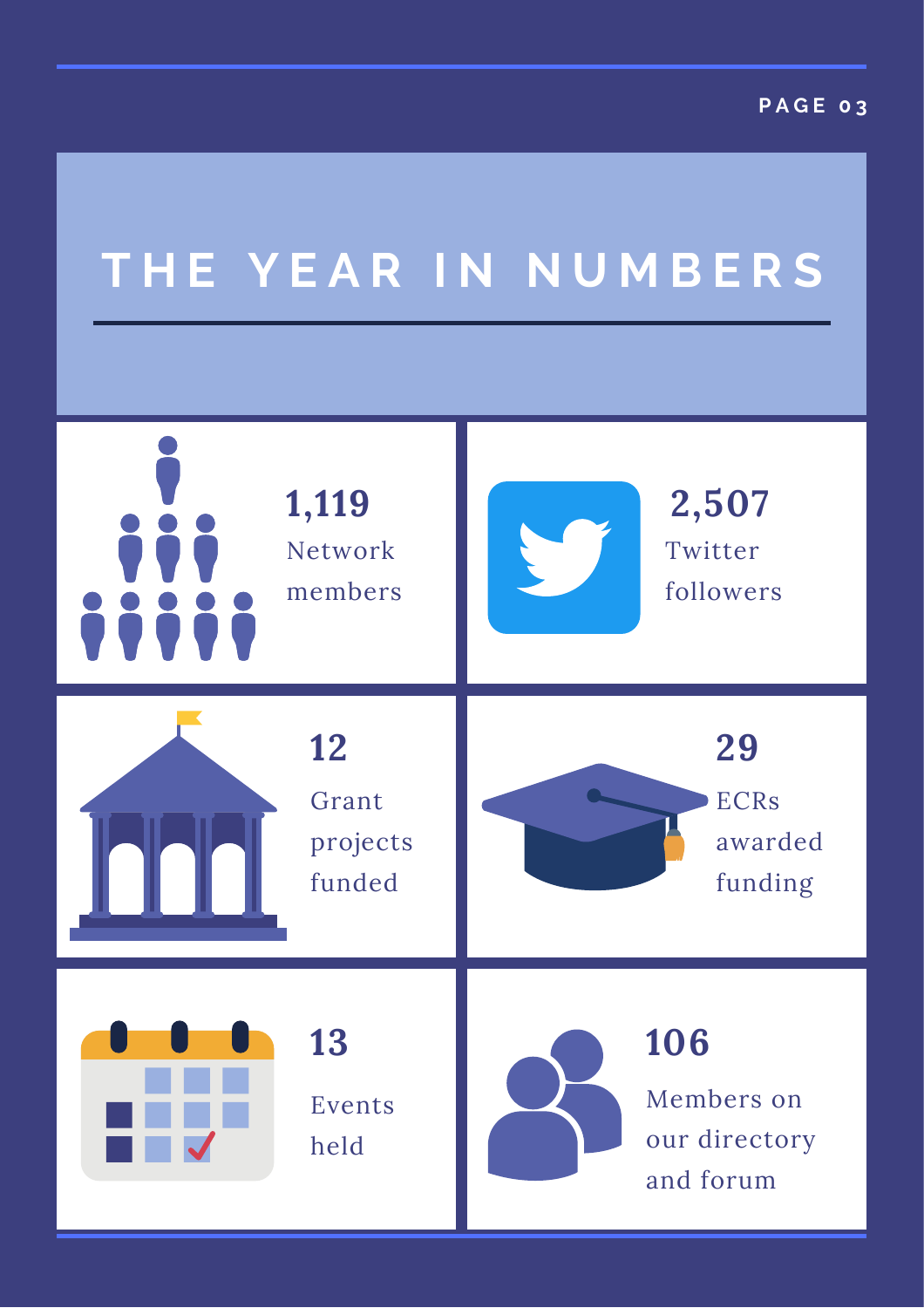# **W H A T W E ' V E B E E N U P T O : W E B I N A R S**

During 2021 we were busy! The next few pages we've highlighted some of the activities we've run over the past year, from engagement activities to creating new resources

We ran 13 webinars across 2021 which served a variety of functions which we've summarised below.

### Forming connections

We have been delighted to work with a number of different organisations through our webinars including co-hosting webinars with the Trauma Informed Community of Action and The Connect Centre. We also welcomed speakers from the The Sexual Violence Research Initiative at our most recent network meeting, and have invited speakers from dozens of universities and NGOs across the UK and internationally.

### Supporting Early Career Researchers

At the start of 2021 we began our ECR Lunchtime Seminar Series which ran across the year. These webinars were hosted by our VAMHN co-lead Prof. Helen Fisher and VAMHN co-investigator Dr Leonie Tanczer and were attended by over 150 ECRs . You can read more about this series on page 5.

### Sharing knowledge from experts by experience

Over the past year our Lived Experience Advisory Group (LEAG) have run two webinars on best practice when involving people with lived experience in research. These have been run both to support our VAMHN funding calls, as well as to provide guidance to researchers more broadly. Our LEAG members have also regularly spoken at our other webinars. You can read more about our LEAG on page 9

### Sharing knowledge across disciplines

Overall our webinars are run to share knowledge from different sectors and disciplines. We've had speakers from the government, healthcare trusts, academia and the third sector. We have run webinars on a diverse range of topics including technology and domestic abuse; children and adolescents; and researcher trauma. To have a look at the full list of webinar recordings we have available, click [here.](https://www.vamhn.co.uk/all-webinars.html)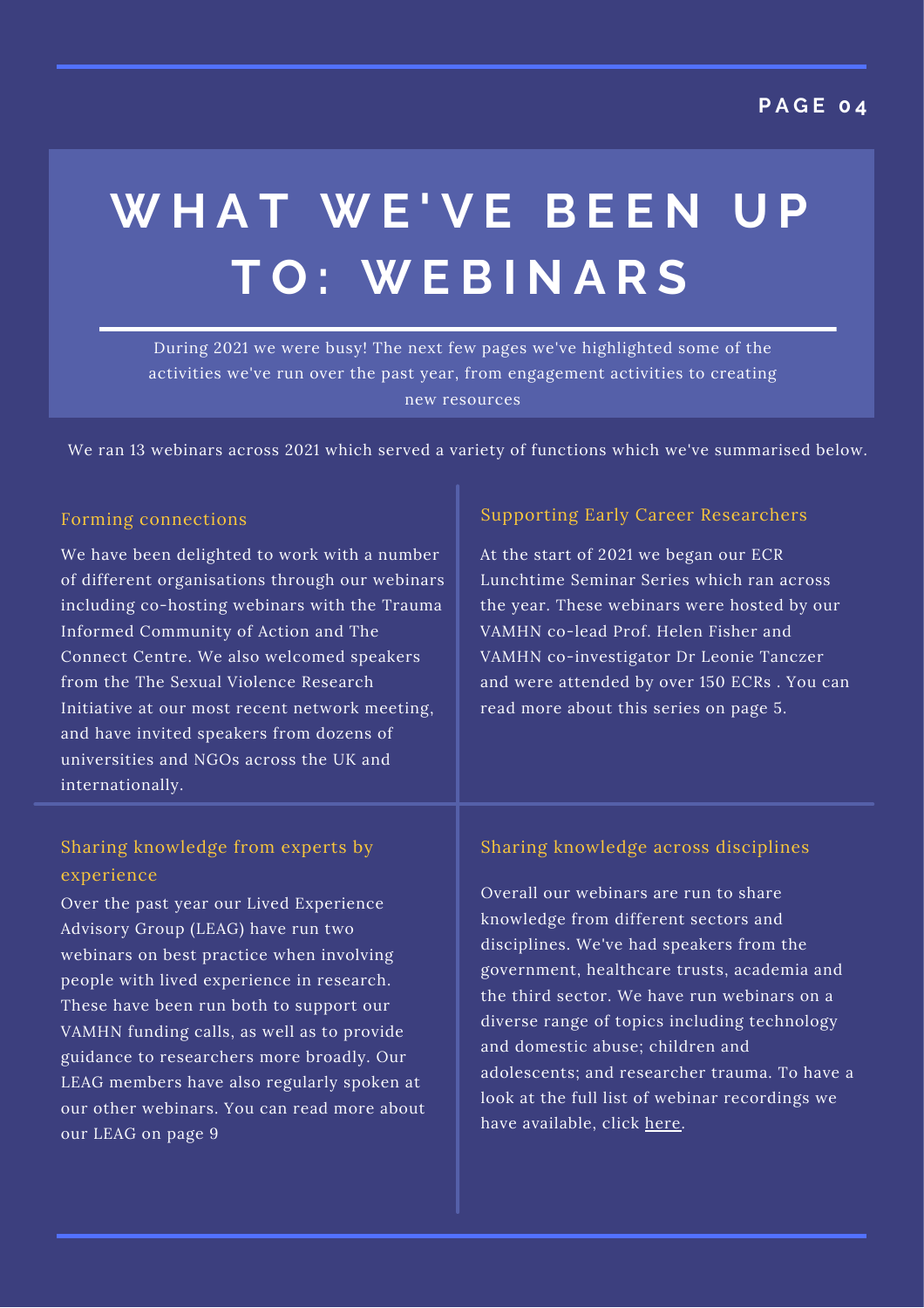### **P A G E 0 5**

# **E A R L Y C A R E E R R E S E A R C H E R S**

The VAMHN has over 300 ECRs signed up to the network. The network has run a variety of activities to help provide opportunities for growth and skill development for junior researchers. Have a look below at how we've been engaging our ECR members

## ECR Grant Writing Workshop

From 2020-2021 we have been running ECR Grant Writing Workshops. The workshops support attendees to develop their grant proposals through feedback from their peers and senior members of the VAMHN team. We had 15 members attend these workshops and were grateful for their positive feedback on the sessions.

## ECR Lunchtime Seminar Series

From 2021-2022 we ran six webinars as part of our ECR Lunchtime Seminar Series. This series invited expert speakers from across the country to advise ECRs on how to navigate and develop different research skills. These included:

- How to engage with the media
- How to engage with policy
- Juggling commitemnts
- Meet the publisher
- The ins and outs of grant applications
- Non-academic career pathways

To access the webinar recordings for each event, visit our website [here.](https://www.vamhn.co.uk/ecr-lunchtime-seminar-series.html)

## ECR Bursary Award Scheme

Since it's inception, the VAMHN has been running two rounds of our ECR bursary award scheme. In 2021, we awarded 10 ECRs with funding of up to £250 to support their attendance at training courses and conferences relevant to domestic/sexual violence and mental health. To have a read about their experiences and what they did with their bursary, you can read their blogs on our website [here.](https://www.vamhn.co.uk/blog/category/vamhn-bursary-award-blogs)

Here's what some of our previous awardees have had to say about their experience with the bursary scheme

*"I am extremely thankful to the VAMHN network for offering me this opportunity and I would strongly advice fellow-ECRs to apply for this bursary."*

*"I am very grateful to the VAMHN for the support they provided me with the Early Career Researchers' (ECR) Bursary, which enabled me to attend the course."*

*"I am grateful to have received the VAMHN Early Career Researchers Bursary which allowed me to have this incredible learning experience and networking opportunity."*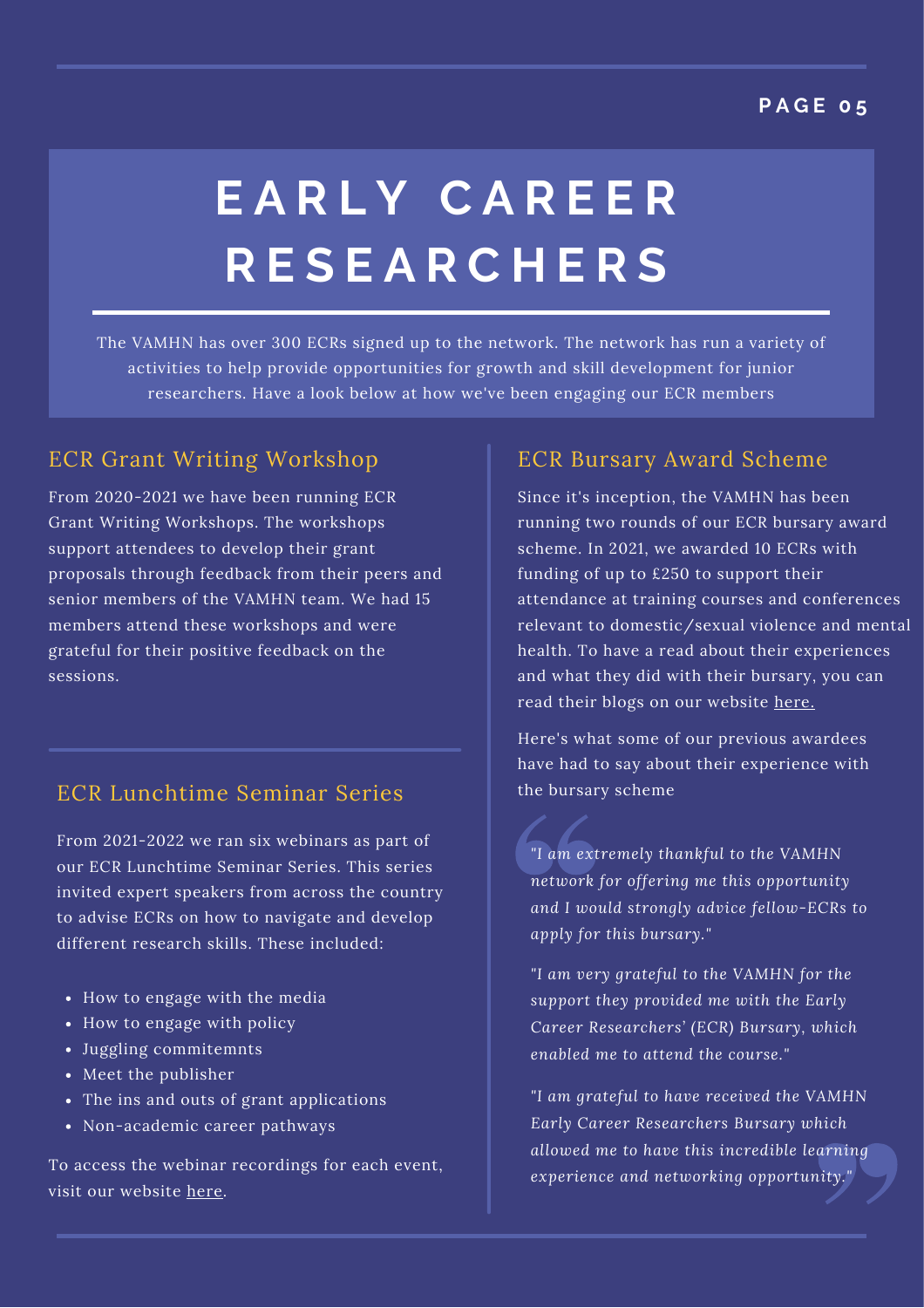# **S E T T I N G A R E S E A R C H A G E N D A**

The VAMHN is committed to helping shape and develop the research agenda around violence, abuse and mental health. We've collaborated with two high impact journals to foster state of the art publications.

# Violence, Abuse and Mental Health: A linked series with the Social Psychiatry and Psychiatric Epidemiology Journal

We have partnered with the SPPE Journal to publish a linked series on violence, abuse and mental health. We put out a call to our network members asking to submit their papers. So far we have 6 papers published in this series. They are:

- Respect for the journey: a survivor-led investigation of undergoing psychotherapy assessmen**t -** *Faulkner et al*
- Sex differences in experiences of multiple traumas and mental health problems in the UK Biobank cohort - *Yapp et al*
- Research, education and capacity building priorities for violence, abuse and mental health in low- and middle-income countries: an international qualitative survey - *Keynejad et al*
- Past-year intimate partner violence perpetration among people with and without depression: an individual participant data (IPD) meta-mediation analysis - *Saunders et al*
- Medium-term health and social outcomes in adolescents following sexual assault: a prospective mixed-methods cohort study - *Clarke et al*
- Receiving threatening or obscene messages from a partner and mental health, self-harm and suicidality: results from the Adult Psychiatric Morbidity Survey - *McManus et al*

To read these papers and to their invited commentaries click [here](https://www.vamhn.co.uk/sppe-series-on-violence--womens-health.html).

# The Lancet Psychiatry Commission on Intimate Partner Violence and Mental Health

We are continuing our work on our commission piece with the Lancet Psychiatry. We are happy to announce this paper has been accepted for publication and we hope to launch it in June this year.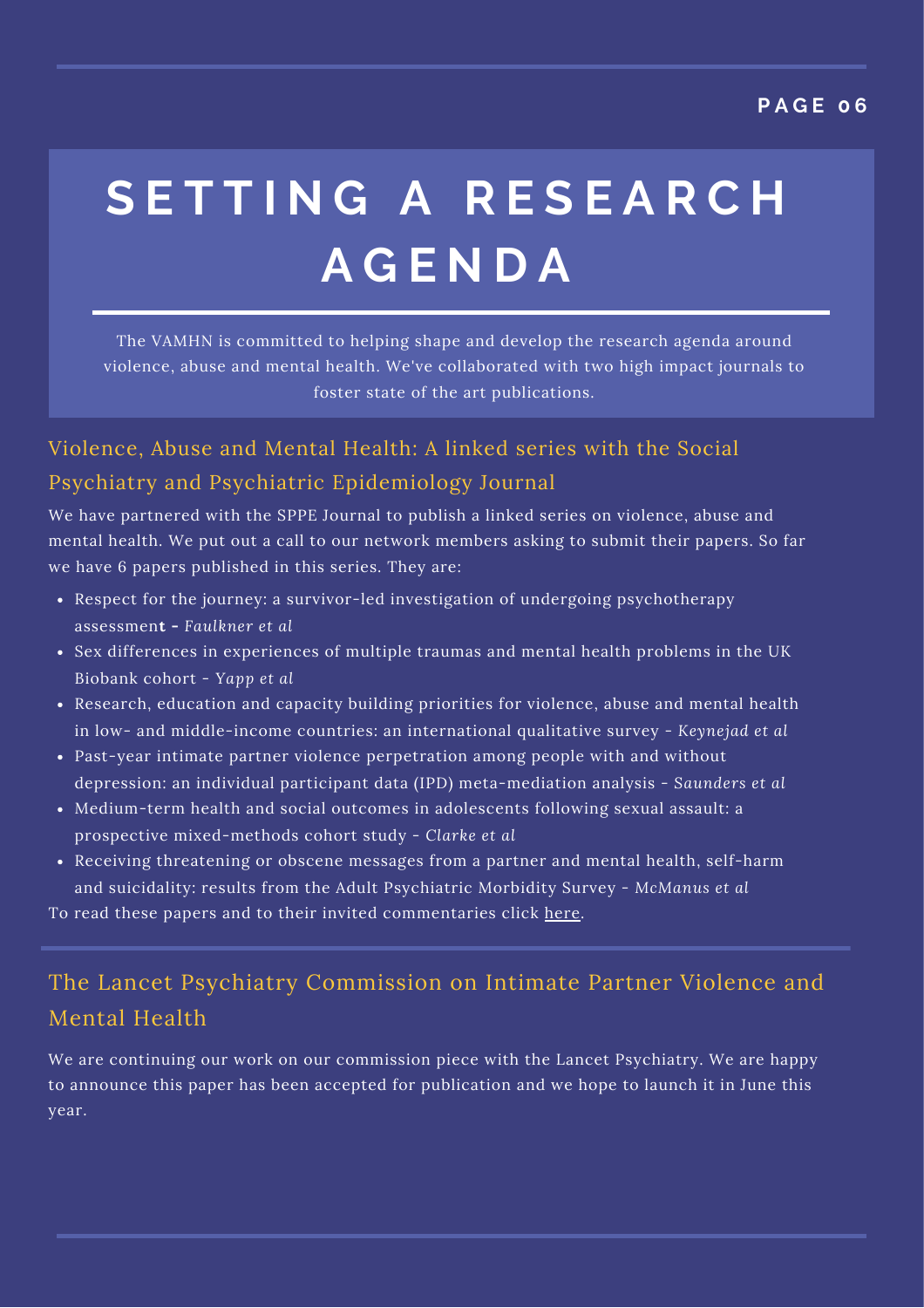# **S M A L L G R A N T F U N D I N G**

The VAMHN has held a small grant competition every year since we started. We have been lucky to receive high quality applications from across the country in every round. Our most recent call was on the theme of interventions. We received 23 applications in total and were able to award four project teams with awards of up to £25,000. Have a look below to see what they're about. To read more about the research we've funded in other rounds, visit our website [here.](https://www.vamhn.co.uk/funded-research.html)

**£24.9k**

**£24.9k**

What must I seem like to you? How 'victimhood' is portrayed in educational advocacy interventions for female survivors of domestic violence and abuse

**The University of Roehampton King's College London**

- **Dr Melissa Jogie**
- **Professor Cecilia A. Essau**
- **Professor Aisha K. Gill**

Support and interventions for parents with mental health needs and children identified as at risk of abuse: A systematic review and thematic synthesis of parent and practitioner experiences

- **Dr Angela Sweeney**
- **Dr Billie Lever Taylor**

**£24.9k**

Intervention components that have common impacts across parental domestic violence, mental ill-health, and substance misuse

- **Vashti Berry**
- **Kate Allen**
- **G.J. Melendez-Torres**
- **Chris Bonell**
- **Tamsin Ford**

How do autistic adults conceptualise and recover from intimate violence and abuse?

**The University of Exeter The University of Sunderland**

- **Amy Pearson**
- **Felicity Sedgewick**
- **Monique Botha**
- **Kieran Rose**
- **Sarah Douglas**

**£24.9k**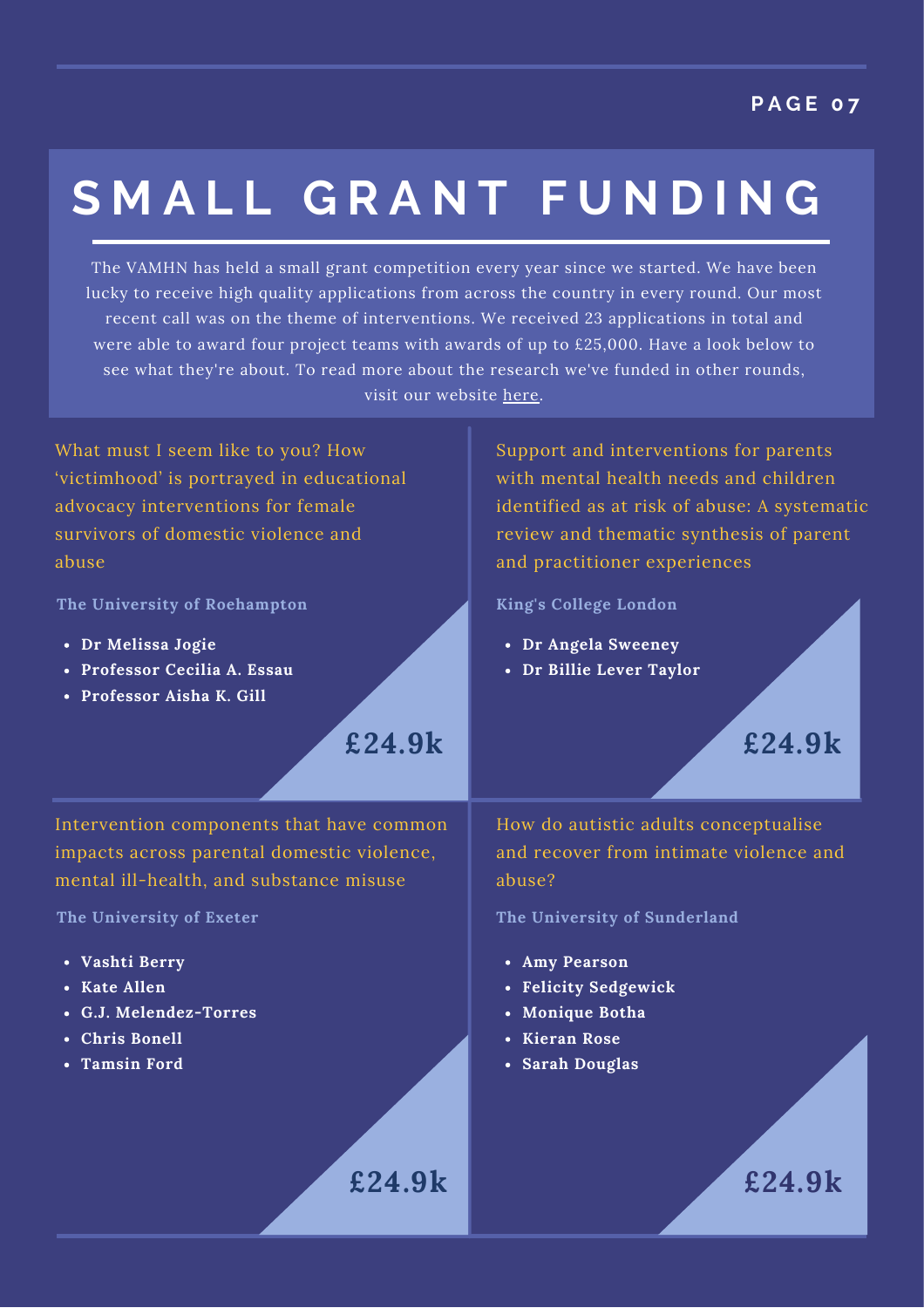# **D I R E C T O R Y R E S O U R C E S**

In 2020 we launched our Data Directory which signposted data repositories, datasets and aggregate/published statistics relevant to domestic and sexual violence and mental health. We have now launched two additional directories to help connect our network members with each other and encourage cross-disciplinary collaboration.



# Experts Directory

Our expert directory collates details of Network member expertise – e.g., academics, policy-makers, practitioners, those with lived experience, etc. This resource can be used to help members find experts to help with bids or research or more general questions and queries. To access the Expert Directory webpage click [here.](https://www.vamhn.co.uk/directories.html)

## Network Directory

Our network directory is for organisations and networks – again, academic, policy-making, practitioner, lived experience, third sector, voluntary sector, etc. These may be formal or informal; organisations, discussion forums, mailing lists; etc. The resource can be used to help members find relevant networks to join, to signpost others to and potentially to help with bids or research or more general questions and queries. To access the Network Directory webpage click [here.](https://www.vamhn.co.uk/directories.html)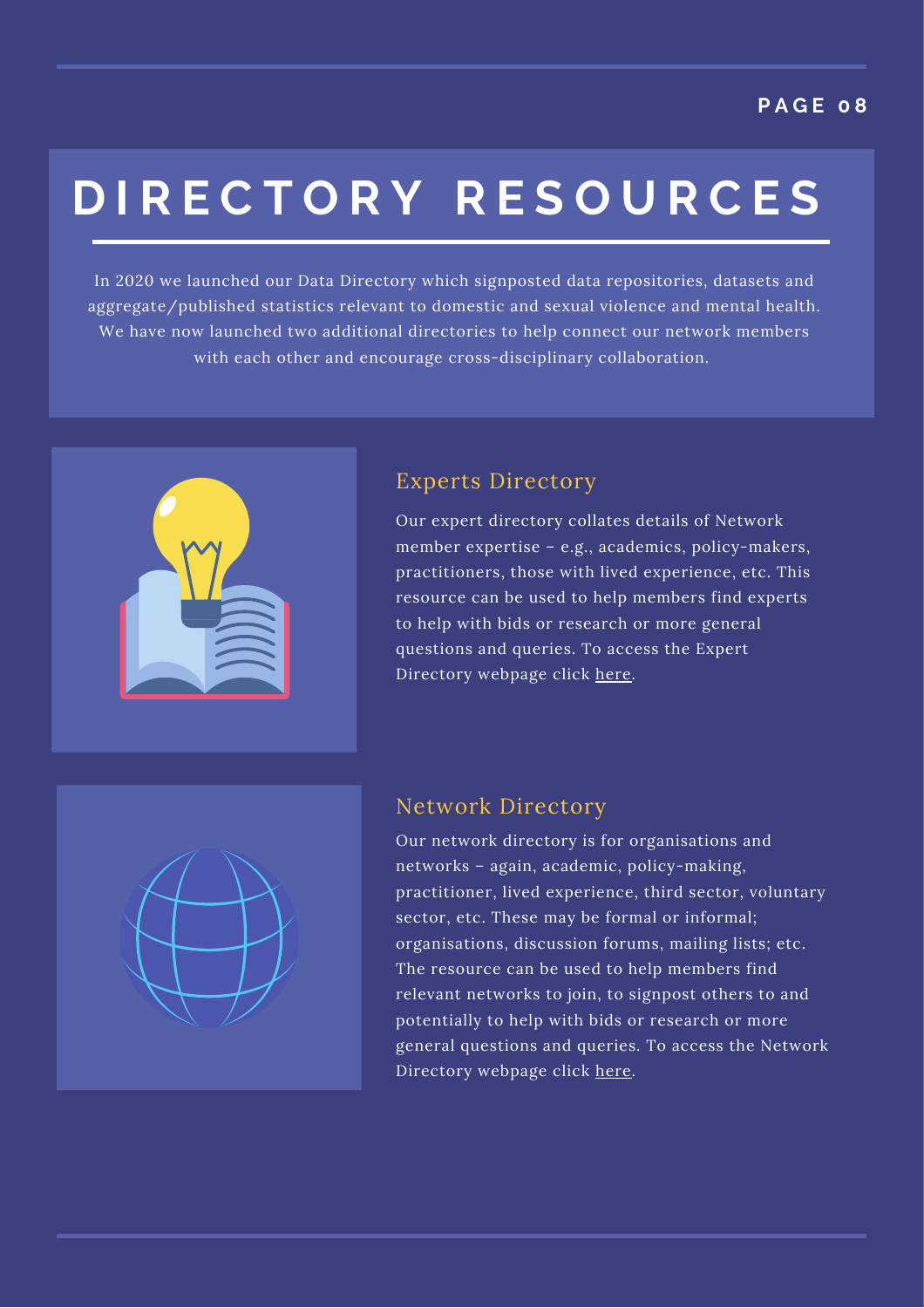### **P A G E 0 9**

# **L I V E D E X P E R I E N C E A D V I S O R Y G R O U P**

Our Lived Experience Advisory Group (LEAG) has been providing expert guidance to the activities of the network for over a year. They've been involved in developing many resources including blogs, podcasts, research papers and commentaries. This page highlights some of their brilliant work so far.

### The past year... Coming up...

### **Grant funding**

Our LEAG was integral to redeveloping our grant panel process, from the wording of the brief through to the scoring criteria and the decisions around the award of funding. This meant that applications were only considered if they adequately considered coproduction in the design of their research.

#### Written resources

In addition to authoring blog posts, our LEAG members have written commentary pieces that will be published in our SPPE Journal series.

#### Webinars

Our LEAG members have a wealth of knowledge and experience around violence, abuse and mental health. They have shared their expertise in a number of our webinars the recordings of which are all accessible online. These include sitting on panels about researcher trauma and specialised webinars designed to advise on best practice around co-production in research.

#### **Research**

Our LEAG is currently working with The McPin Foundation to develop a research project addressing key gaps identified in our VAMHN Consultation Report. We hope to keep members updated on the development of this project later this year.

#### **Autoethnography paper**

The LEAG will also be authoring a collaborative autoethnography on "The impact of criminalising and silencing trauma in mental health support through (mis)diagnoses". We have submitted the abstract to a journal and look forward to sharing the final publication in time.

*Whilst the pandemic waves hit yet again, and social restrictions and challenges loomed. Whilst this impacted everyone in so many unforseen ways, there was a purposeful, proactive set of resilient people that brought a bright display of courage, consistency and confidence to me and to the aims and objectives of the VAMHN. It is a privilege to be a part of the VAMHN LEAG team and to be a part of a firm contribution to helping people who are coping with Complex Trauma. Thank you one and all, and long may it continue"*

*-* **Justin Coleman, VAMHN LEAG member**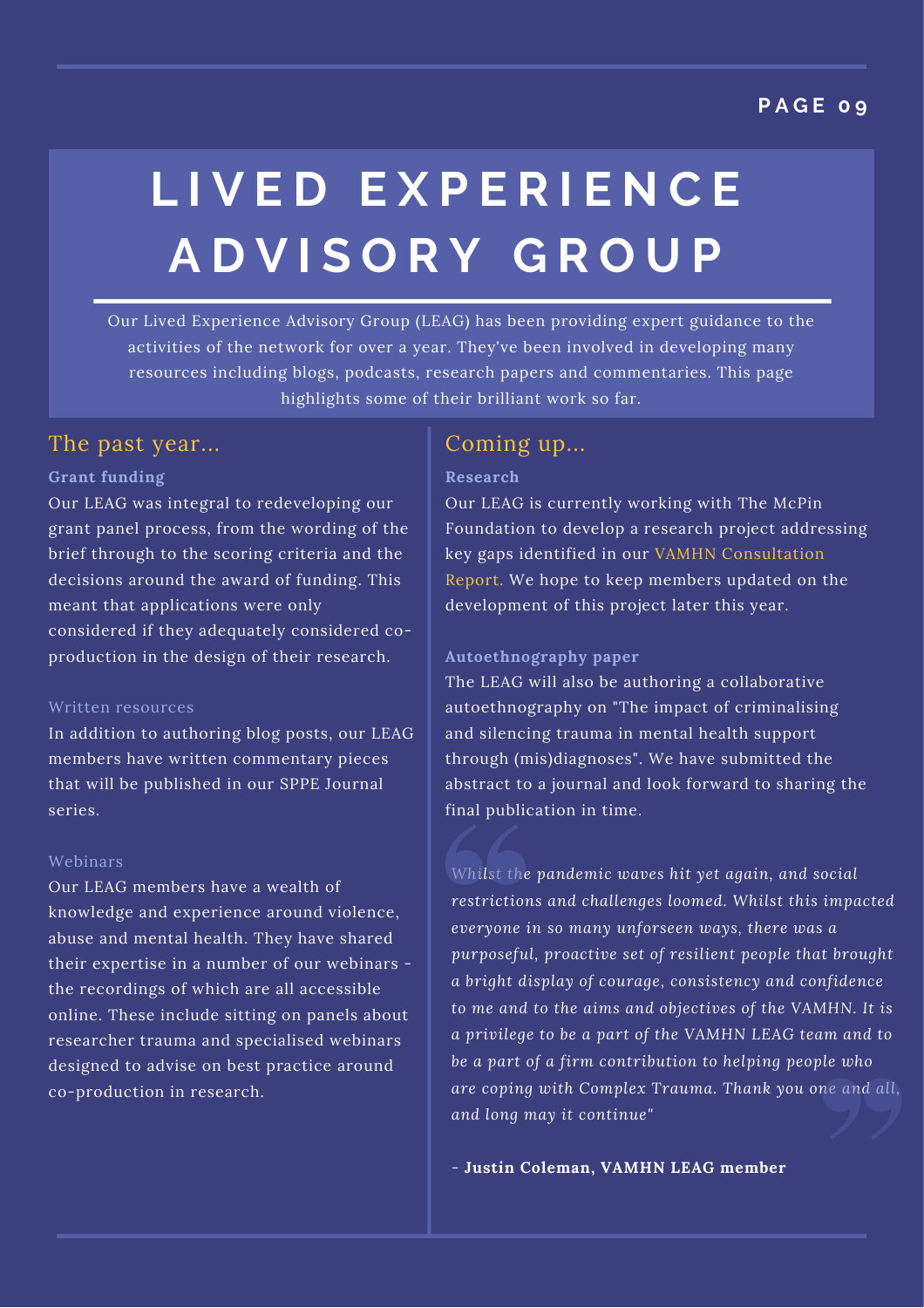# **L I V E D E X P E R I E N C E A D V I S O R Y G R O U P**

### **A Note from our LEAG Coordinator**

Lisa Ward joined the VAMHN as our Lived Experience Involvement Consultant in 2021. Lisa previously worked as the CEO of the Oxfordshire Sexual Abuse & Rape Crisis Centre, and is currently a lived experience consultant and researcher focusing on violence and abuse. She is involved in coordinating the network's Lived Experience Advisory Group. Lisa shares the below about her experience working with the VAMHN so far:



*"Working alongside the LEAG members and VAMHN grantholders is a truly rewarding experience in which lived experience is held with the same value as learned knowledge. By coming together to share experiences and knowledge the group offer a space to question and challenge the dominate social narratives around violence, abuse and mental health and to suggest vital ways of changing how we work to ensure improved outcomes. I am indebted to the members of the LEAG for their willingness and capacity to share so eloquently, and have learnt so much in my role supporting the group."* **- Lisa Ward, VAMHN Lived Experience Coordinator**

To read more about our LEAG members visit our website [here.](https://www.vamhn.co.uk/lived-experience-advisory-group.html)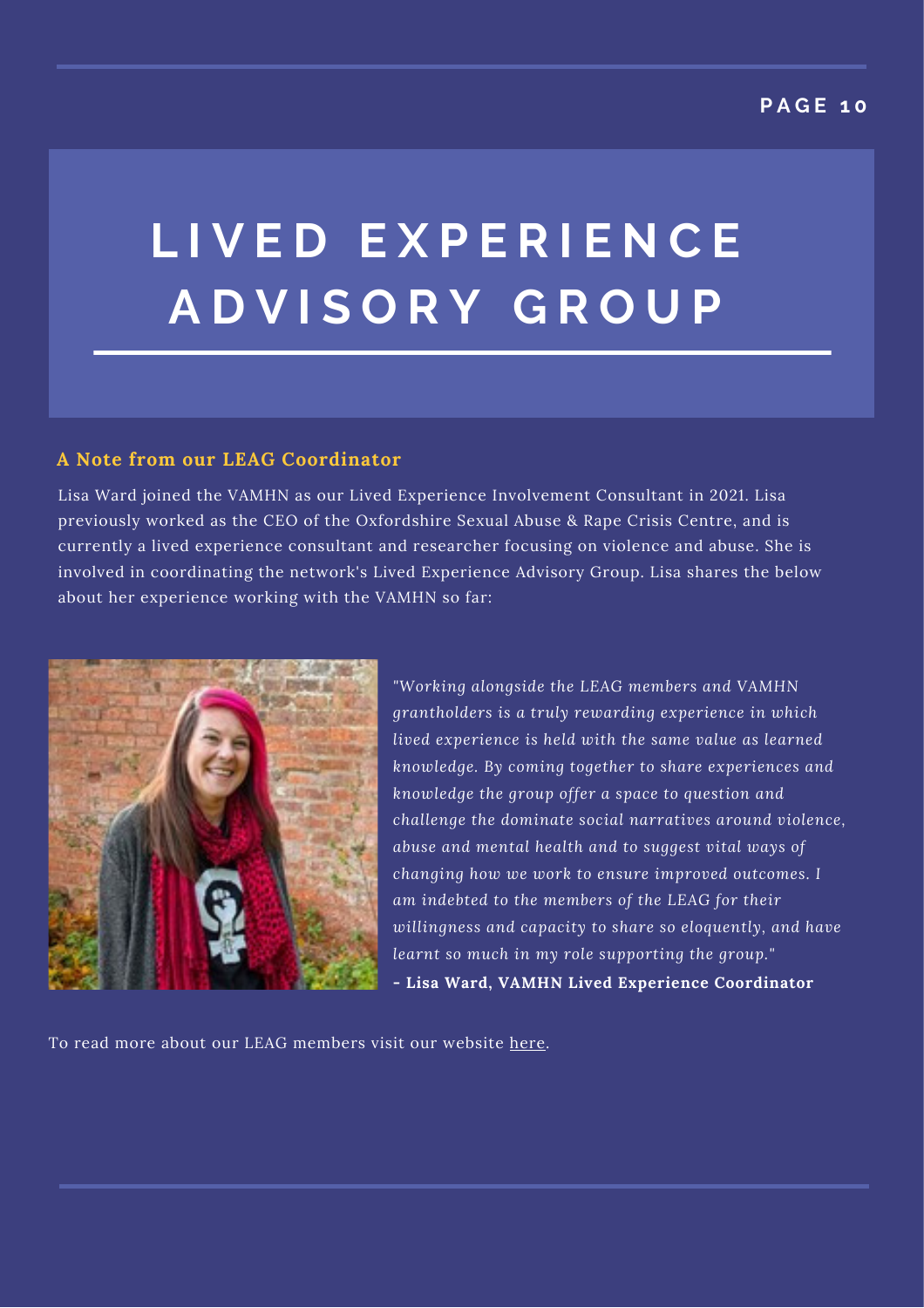# **P O L I C Y I N V O L V E M E N T**

In 2021 we were pleased to submit evidence to two national consultations. Details of both can be found below.

### **The Home Office Violence Against Women and Girls Strategy**

In February 2021 we were pleased to submit written evidence to the The Home Office Violence Against Women and Girls Strategy. Information about the aims and objectives of the call (now closed) can be found [here.](https://www.gov.uk/government/consultations/violence-against-women-and-girls-vawg-call-for-evidence/violence-against-women-and-girls-vawg-strategy-2021-2024-call-for-evidence)

### **APPG Inquiry into Domestic Abuse and Mental Health**

We were invited to submit written evidence to the APPG Inquiry into Domestic Abuse and Mental Health which we submitted in September 2021. Our submission was based on the content of our Lancet Psychiatry Commission on intimate partner violence and mental health, which we look forward to launching in June this year.

We look forward to continued participation in policy consultations and will continue to share calls for evidence with our network members in our monthly newsletters.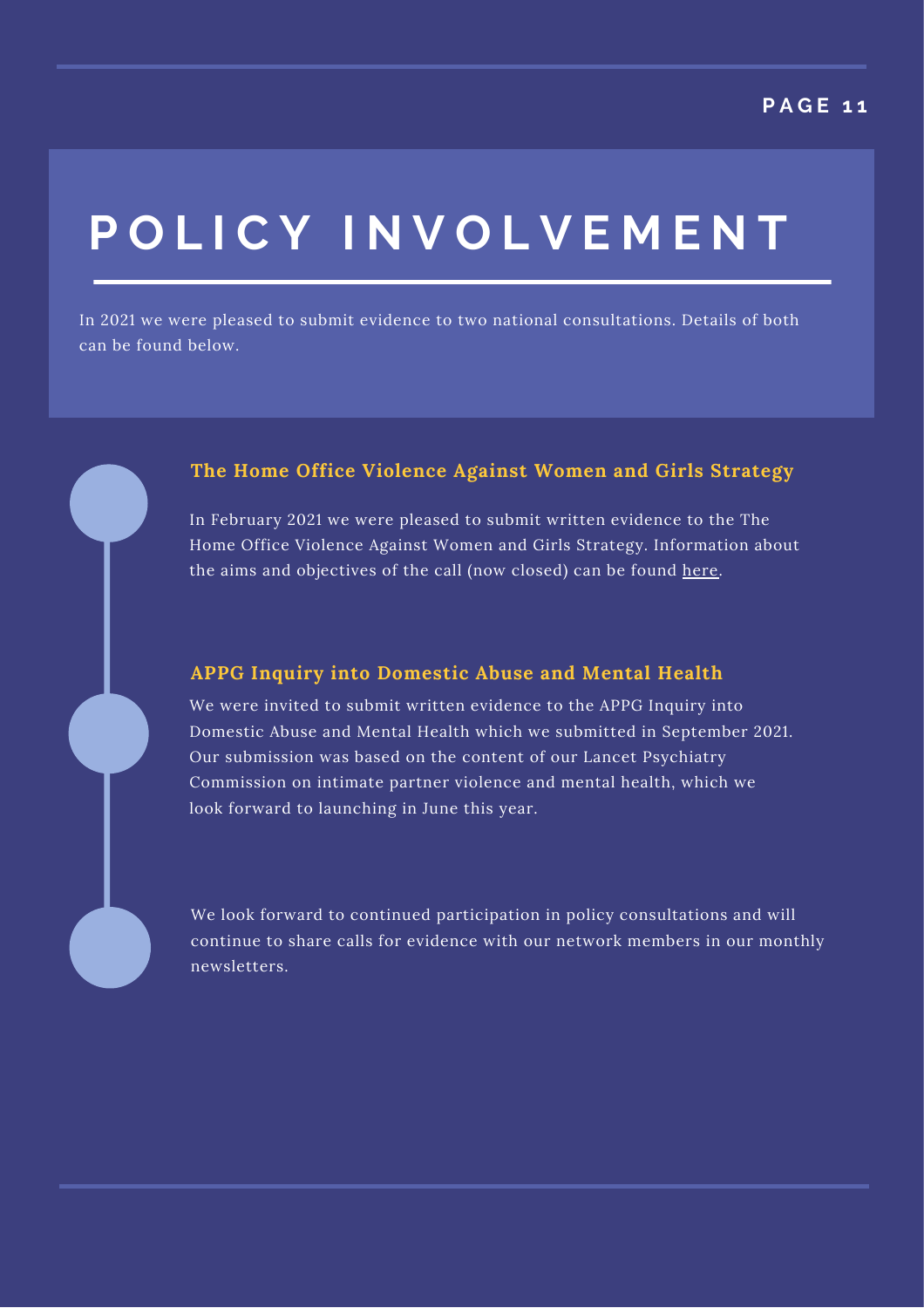## **P A G E 1 2**

# **O U R M E M B E R S F E E D B A C K**

To check in with our members we ran a survey to capture how they engage with the network and for feedback on how they think the VAMHN is doing. We received 14 respondents. Here's a look at what they said.

### **Which of the following activities have you engaged with as part of the network**



### **Which of the following activities have you engaged with as part of the network**

| 69%                           |                                             | Learned about new research                   |  |  |
|-------------------------------|---------------------------------------------|----------------------------------------------|--|--|
| 46%                           | Connected with new people and organisations |                                              |  |  |
| 69%                           |                                             | Increased awareness of practice developments |  |  |
| 53%                           | Increased awareness of policy developments  |                                              |  |  |
| 15%<br>Other                  |                                             |                                              |  |  |
| 79<br>Haven't gained anything |                                             |                                              |  |  |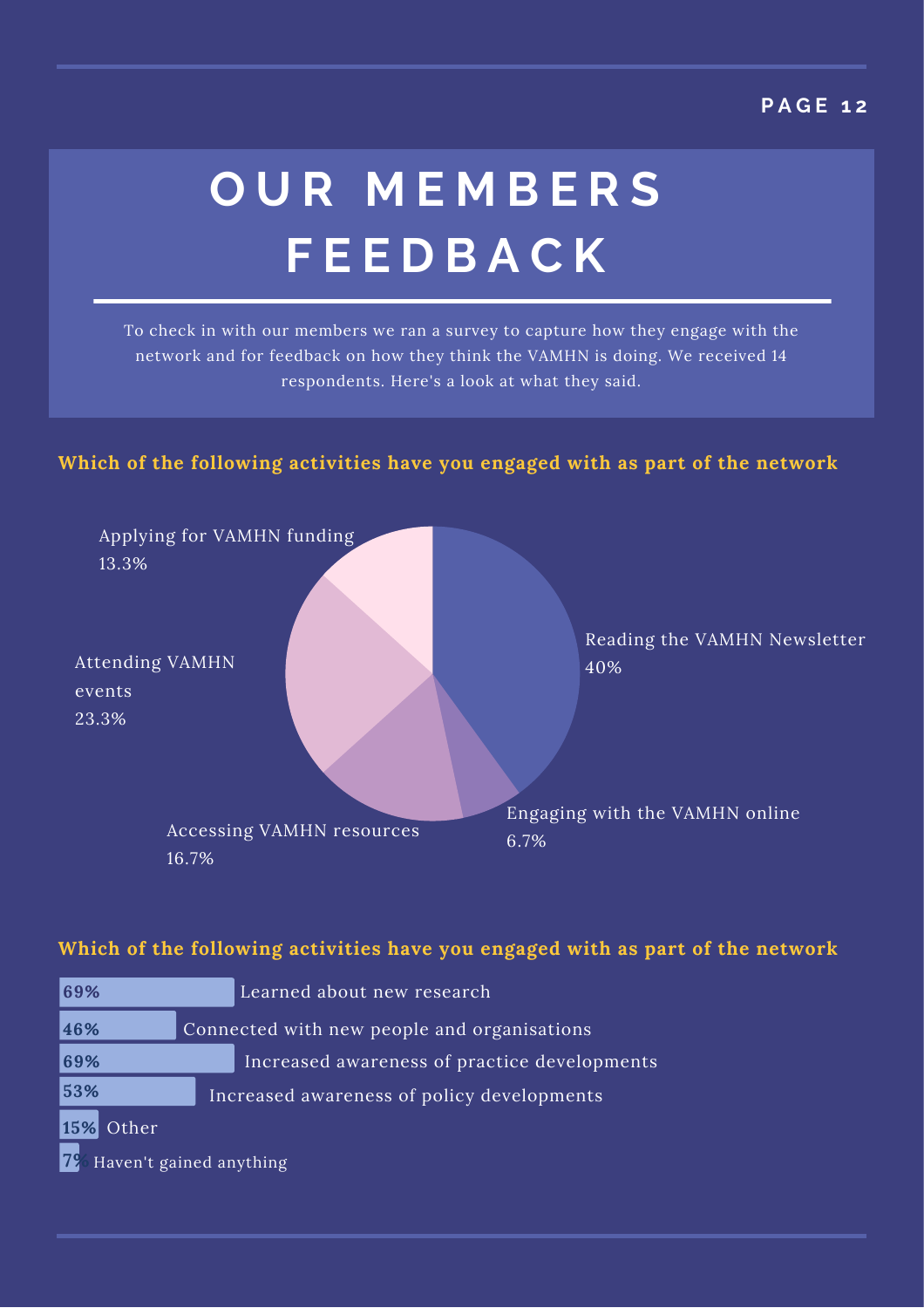# **W H A T A R E W E D O I N G W E L L ?**

Below is some of the lovely feedback we received from our members in our survey

*"Building a Proactive and vibrant network of people that are not just 'talking about VAMH' but are actively grappling with VAMH. Research is delving deeper and the academic support, the staff interactions are outstanding!"*

*"Excellent newsletter"*

*"The newsletter and stuff for researchers"*

*"Sharing information and generating conversation"*

*"I think the newsletter and events are great - I often forward to others in other organisation. So while I may not have personally gained knowledge on policy and practice, others in my orgranisation have."*

*"Building up a network of interested people from across sectors and disciplines; offering funding for innovative and useful projects..."*

*"As my research area is quite niche, I very much enjoy being able to keep up-to-date with research and practice developments."*

*"Keeping the community updated on new research and raising awareness"*

*"Thank* you and please, please, please keep on fighting the good fight!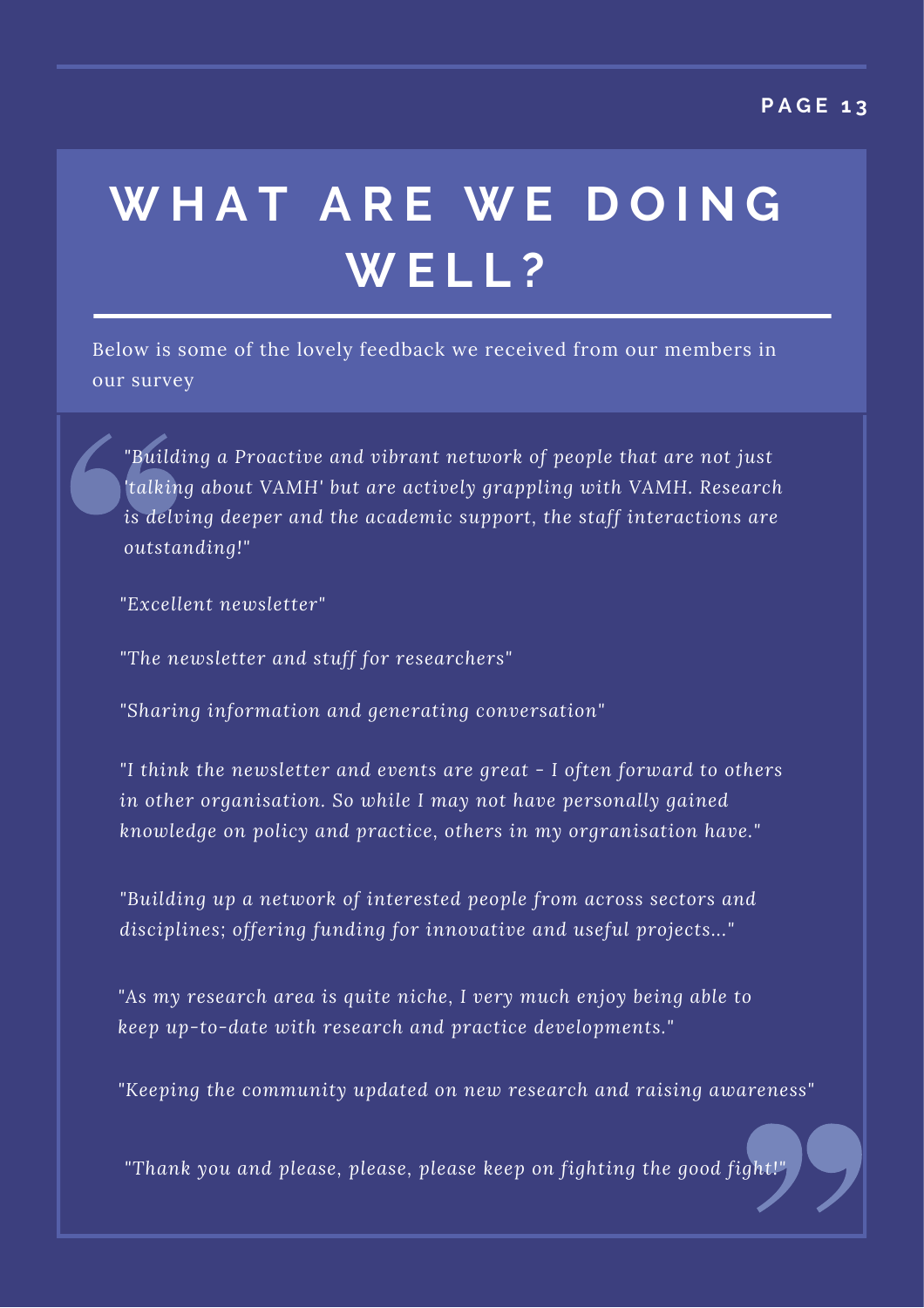# **H O W C A N W E I M P R O V E**

Below are some points and questions raised by our members when we asked waht we could do to improve

Can you provide larger or more creative grants or funding channels?

This year we decided to run another funding call focusing on creative public engagement events and look forward to updating our members when decisions have been made. Although we are not able to run another grant competition at this point, we do hope to continue to signpost our members to larger grants and opportunities where possible.

Are you able to engage with other organisations and the community more to develop research ideas?

Our LEAG are currently working with the McPin Foundation to develop a new research project that centres the priorities of people with lived experience. Additionally, the projects we fund through our grant competitions actively engage with their communities and local organisations to develop research that will impact the VAWG sector. We have also created our directory of experts and networks, as well as our VAMHN forum to allow cross disciplinary and cross sector collaboration between members.

Do you do much in terms of policy or activism? There is so much work to be done in terms of lobbying the government to make changes to the criminal and family justice system for example

We have been involved in a number of policy consultations relevant to violence, abuse and mental health including the DHSC, WomensAid, CPS and Domestic Abuse Bill. We aim to continue submitting evidence to these consultations and special interest groups within policy to bring violence, abuse and mental health to the forefront of the public agenda. Our fourth year of activities is also themed on raising awareness. We'll also be working with our coordination team on their Mental Health Research Matters campaign to highlight the importance of mental health in the VAWG arena.